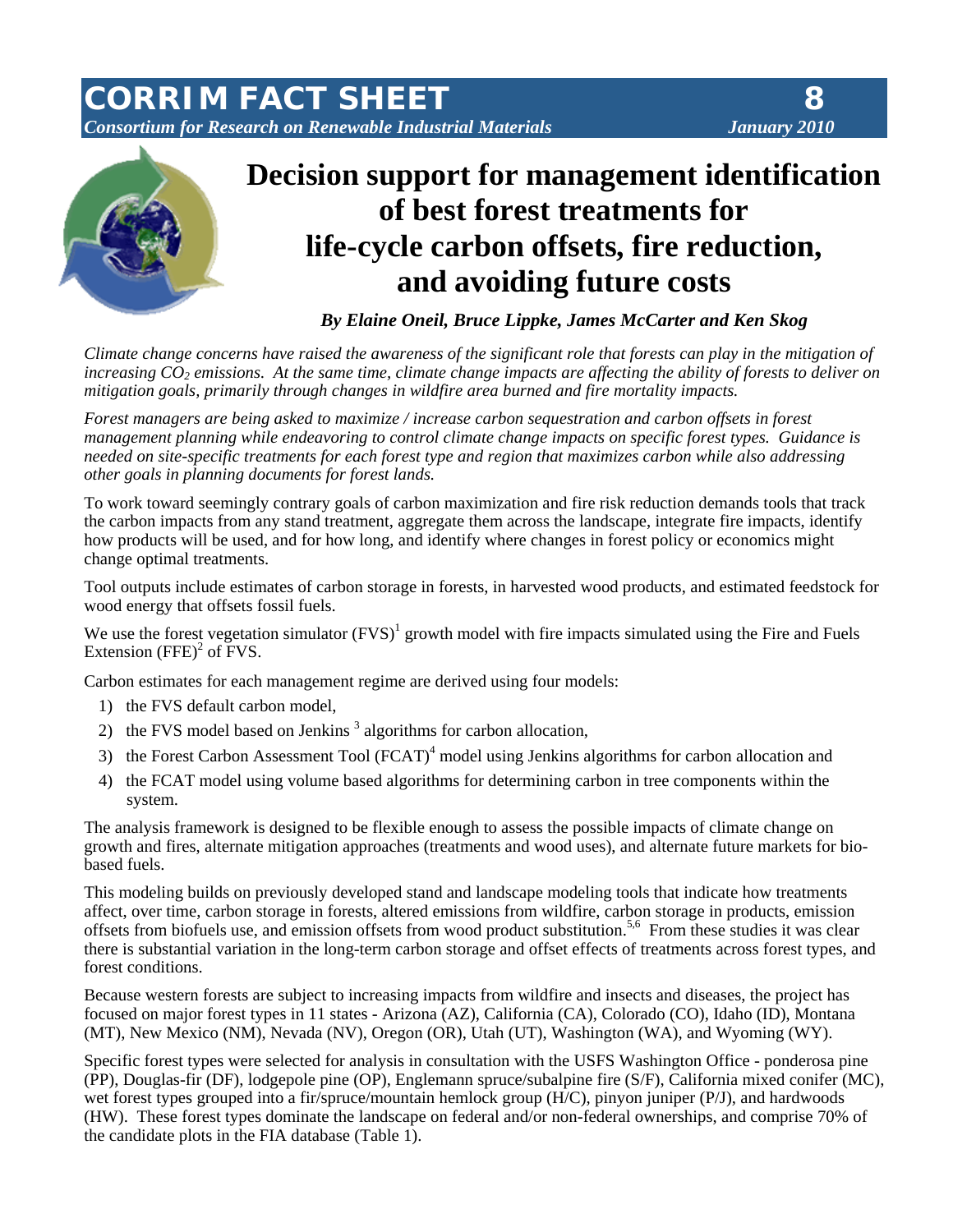Prior studies determined there is tremendous variation between plots in the same forest type across all regions, and even within the same region. For that reason we have developed a database containing outputs for a range of simulated treatments on a subset of all FIA plots in the 11 western states (Table 1). The subset that was used has been field surveyed, was sampled in the latest inventory period for each state, contains forest inventory and has forest types of interest. There were some simulation failures resulting in simulations for 18,025 plots.

| <b>State</b>  | <b>Total FIA</b><br><b>Plots</b> | <b>Total Measured</b><br><b>Plots</b> | <b>Total Candidate</b><br><b>Plots</b> | <b>Plots in Study</b><br><b>Forest Types</b> | <b>Total FIA Plots</b><br><b>Simulated</b> |
|---------------|----------------------------------|---------------------------------------|----------------------------------------|----------------------------------------------|--------------------------------------------|
| $A\mathbf{Z}$ | 25,581                           | 7,383                                 | 2,284                                  | 1,645                                        | 1,626                                      |
| <b>CA</b>     | 19,229                           | 8,586                                 | 3,921                                  | 1,758                                        | 1,754                                      |
| $\bf CO$      | 13,459                           | 3,709                                 | 2,341                                  | 1,833                                        | 1,808                                      |
| ID            | 12,501                           | 5,060                                 | 1,454                                  | 1,143                                        | 1,143                                      |
| MT            | 23,059                           | 6,070                                 | 2,236                                  | 1,735                                        | 1,735                                      |
| <b>NM</b>     | 21,491                           | 3,829                                 | 2,542                                  | 2,252                                        | 2,223                                      |
| <b>NV</b>     | 16,572                           | 2,101                                 | 407                                    | 331                                          | 331                                        |
| <b>OR</b>     | 17,203                           | 7,491                                 | 3,796                                  | 2,498                                        | 2,497                                      |
| <b>UT</b>     | 16,002                           | 5,448                                 | 2,578                                  | 1,984                                        | 1,984                                      |
| <b>WA</b>     | 10,875                           | 6,179                                 | 2,424                                  | 1,484                                        | 1,483                                      |
| <b>WY</b>     | 17,834                           | 2,494                                 | 1,981                                  | 1,455                                        | 1,441                                      |
| <b>Total</b>  | 193,806                          | 58,350                                | 25,964                                 | 18,118                                       | 18,025                                     |

**Table 1: Data summary of inventory used for the landscape level analysis covering 11 western states** 

Where Total FIA Plots =Total number of FIA plots in each state database, Total Measured Plots=Plots in FIA database with measurements (PLOT, COND, TREE), Total Candidate Plots=Number of FIA plots that are candidates for simulation. Candidates were measured and are in the current panel (AZ, CA, CO, ID, MT, NV, OR, UT, WA) or are the last periodic inventory (NM, WY), Plots in Study Forest Types=Number of plots that match the desired forest types for the analysis including, Douglas-fir (DF), Hemlock/cedar (H/C), hardwood (HW), ponderosa pine (PP), other pines (OP), pinyon-juniper (P/J) and spruce/fir (S/F), Total FIA Plots Simulated=Final number of plots after dropping any plots that produced simulation errors in FVS.

#### **Simulations for any treatment scenario can be run on all selected FIA plots with summarization possible by a range of stand characteristics and aggregation levels.**

As an example, Table 2 shows various average stand output measures after 30 years of forest growth simulation for no treatment and three fire treatment alternatives for Idaho National Forests by forest type.

Treatments were done on stands with high or moderate fire risk. High risk stands were identified as those where the crowning index (CI) is <25 (i.e. crowning fire behavior is possible with wind speeds below 25 mph), and moderate risk stands are those with a CI of 25-50.

The modeled fire risk reduction treatments assume a thin from below to a basal area of  $45 \text{ ft}^2/\text{ac}}$  if the stand is high risk and to ½ the current basal area if the stand is at moderate fire risk. Merchantable wood is removed from the site and non-merchantable residuals are treated to reduce fire risk, usually through burning.

- Fire1 is a single fire risk reduction treatment that is simulated when/if stand reaches a high or moderate risk state.
- Fire2 is similar to Fire1 except that treatments will occur more than once as long as the fire risk hits the threshold for moderate risk, until only 50 trees/acre remain.
- Fire3 also uses the threshold risk indices to initiate treatment, but continues to treat them every 20 years thereafter to maintain low fire risk conditions.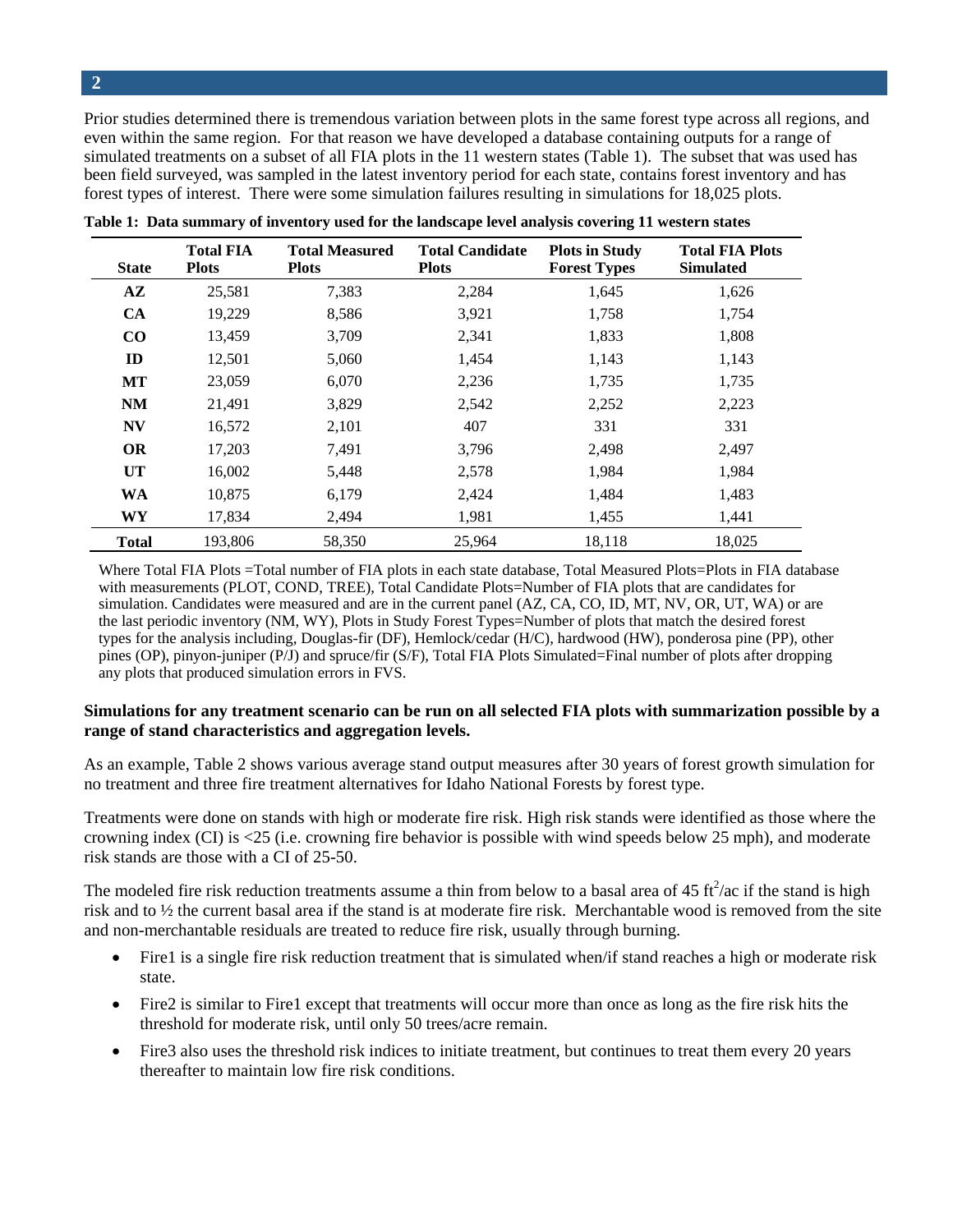|                                                          |             | <b>Forest Type</b> |       |           |           |     |       |       |        |  |
|----------------------------------------------------------|-------------|--------------------|-------|-----------|-----------|-----|-------|-------|--------|--|
| <b>Output Measure</b>                                    | Scenario    | DF                 | H/C   | <b>HW</b> | <b>OP</b> | P/J | PP    | S/F   | All_NF |  |
|                                                          | Base        | 52                 | 85    | 27        | 46        | 25  | 40    | 60    | 52     |  |
| <b>Average of Total Stand</b>                            | Fire1       | 31                 | 57    | 23        | 30        | 20  | 26    | 42    | 35     |  |
| <b>Carbon</b> after 3 decades                            | Fire2       | 31                 | 54    | 22        | 28        | 21  | 26    | 41    | 33     |  |
| (t/acre)                                                 | Fire3       | 30                 | 54    | 22        | 29        | 20  | 25    | 41    | 33     |  |
|                                                          | Base        | 68                 | 81    | 73        | 86        | 84  | 50    | 75    | 72     |  |
| <b>Average Basal Area</b><br><b>Mortality/acre</b> under | Fire1       | 45                 | 33    | 75        | 69        | 98  | 45    | 46    | 50     |  |
| severe fire weather                                      | Fire2       | 44                 | 32    | 76        | 67        | 98  | 45    | 45    | 49     |  |
| conditions $(\%)$                                        | Fire3       | 46                 | 33    | 75        | 69        | 98  | 46    | 46    | 51     |  |
|                                                          | <b>Base</b> | 2,345              | 4,577 | 717       | 2,729     | 653 | 1,236 | 2,935 | 2,485  |  |
| <b>Average Cubic Foot</b><br><b>Mortality/acre</b> under | Fire1       | 600                | 827   | 545       | 981       | 404 | 576   | 800   | 726    |  |
| severe fire weather                                      | Fire2       | 549                | 684   | 490       | 775       | 449 | 542   | 692   | 631    |  |
| conditions ( $ft^3/acre$ )                               | Fire3       | 569                | 762   | 491       | 913       | 309 | 518   | 745   | 677    |  |

#### **Table 2: Average outputs for Idaho National Forests FIA plots simulated for three decades under four treatment scenarios.**

**Simulations can also be done for specific stands and treatments to provide detailed carbon accounting of treatments over time.** Figure 1 summarizes a single Douglas-fir forest type stand from Eastern Washington simulated forward 110 years with a fire risk reduction treatment applied every 30 years. The treatment reduces basal area to 60 ft<sup>2</sup>/acre (BA60) using a thin from below prescription rather than the 45 ft<sup>2</sup>/acre (BA45) used in the landscape summaries above.

The analysis includes a summary of the carbon consequences of removing this volume from the forest and using it to manufacture wood products with consequent downstream impacts on carbon offsets, including the forest products carbon, displacement offsets from using biomass in place of fossil fuels, and substitution impacts of using wood products in place of fossil intensive building products like steel and concrete based on CORRIM life cycle analysis<sup>7</sup>.





The carbon emissions from fossil fuel use in reforestation, harvesting and manufacturing processes are shown below the x-axis in Figure 1. The net stored and offset carbon benefit including all carbon pools after 100 years is 66